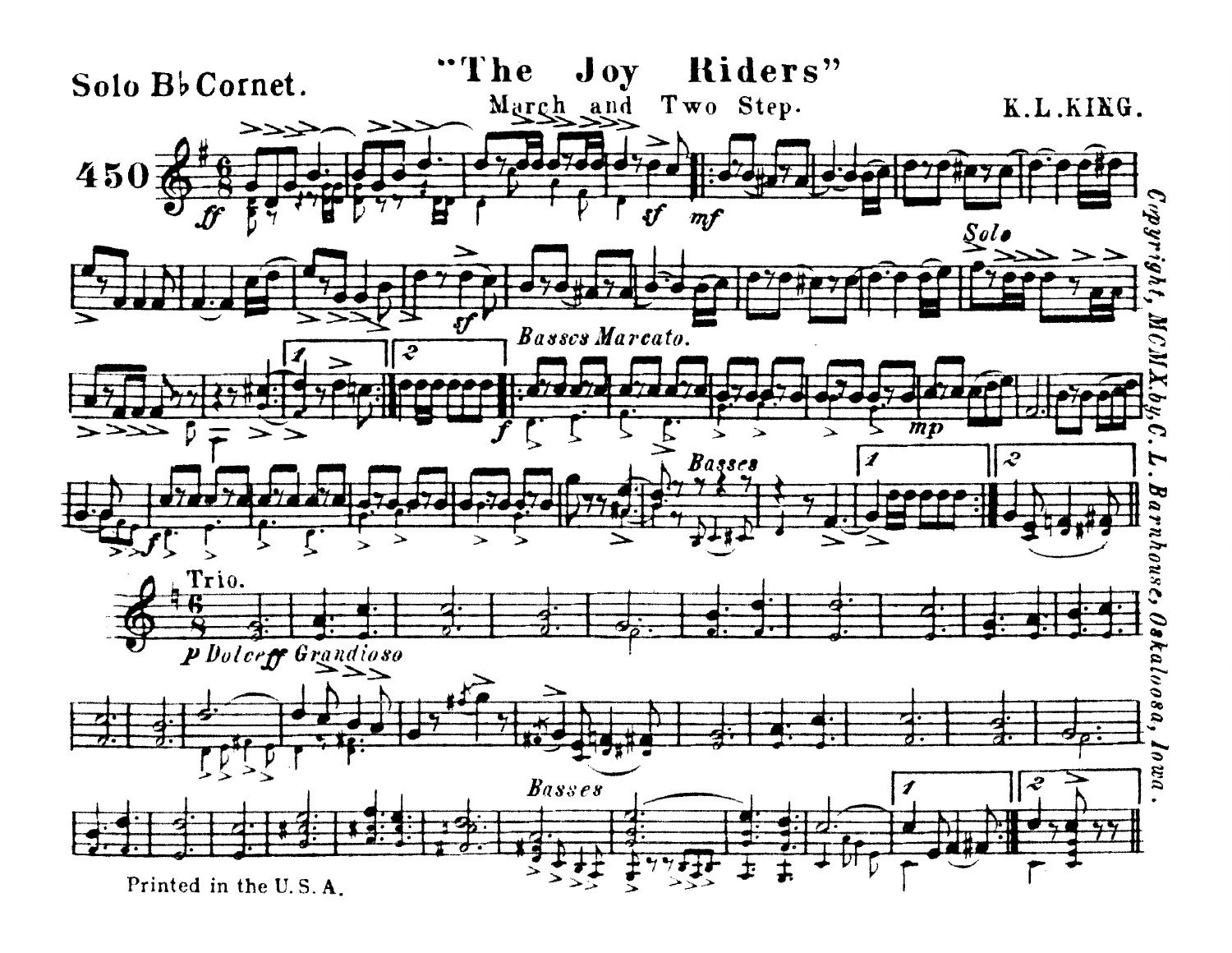

*C.L. Barnhouse Inc., Oskaloosa, Iowa* Printed in the U.S.A.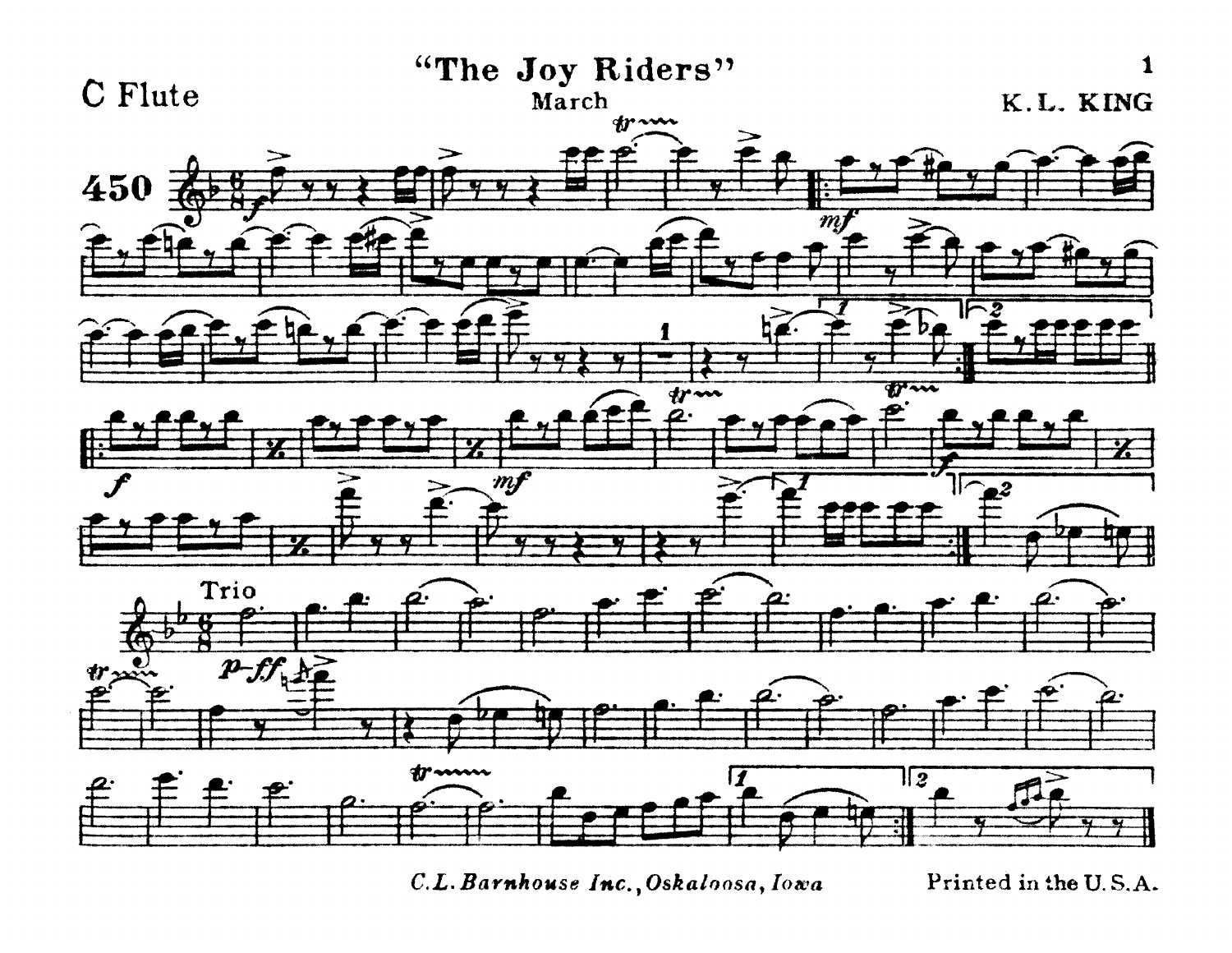

Printed in the U.S.A. C. L. Barnhonse, Oskaloona, Inwa.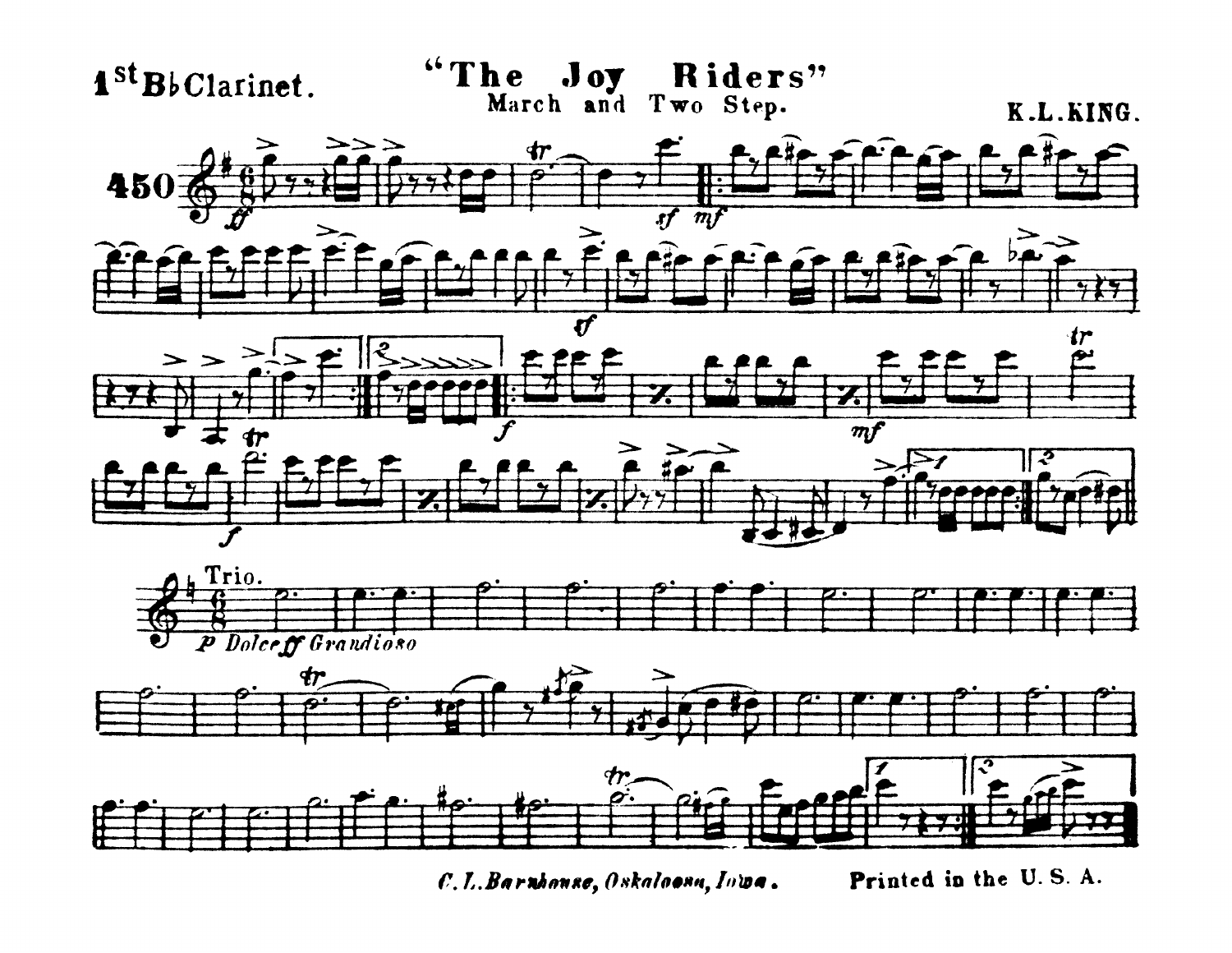

Printed in the U.S. A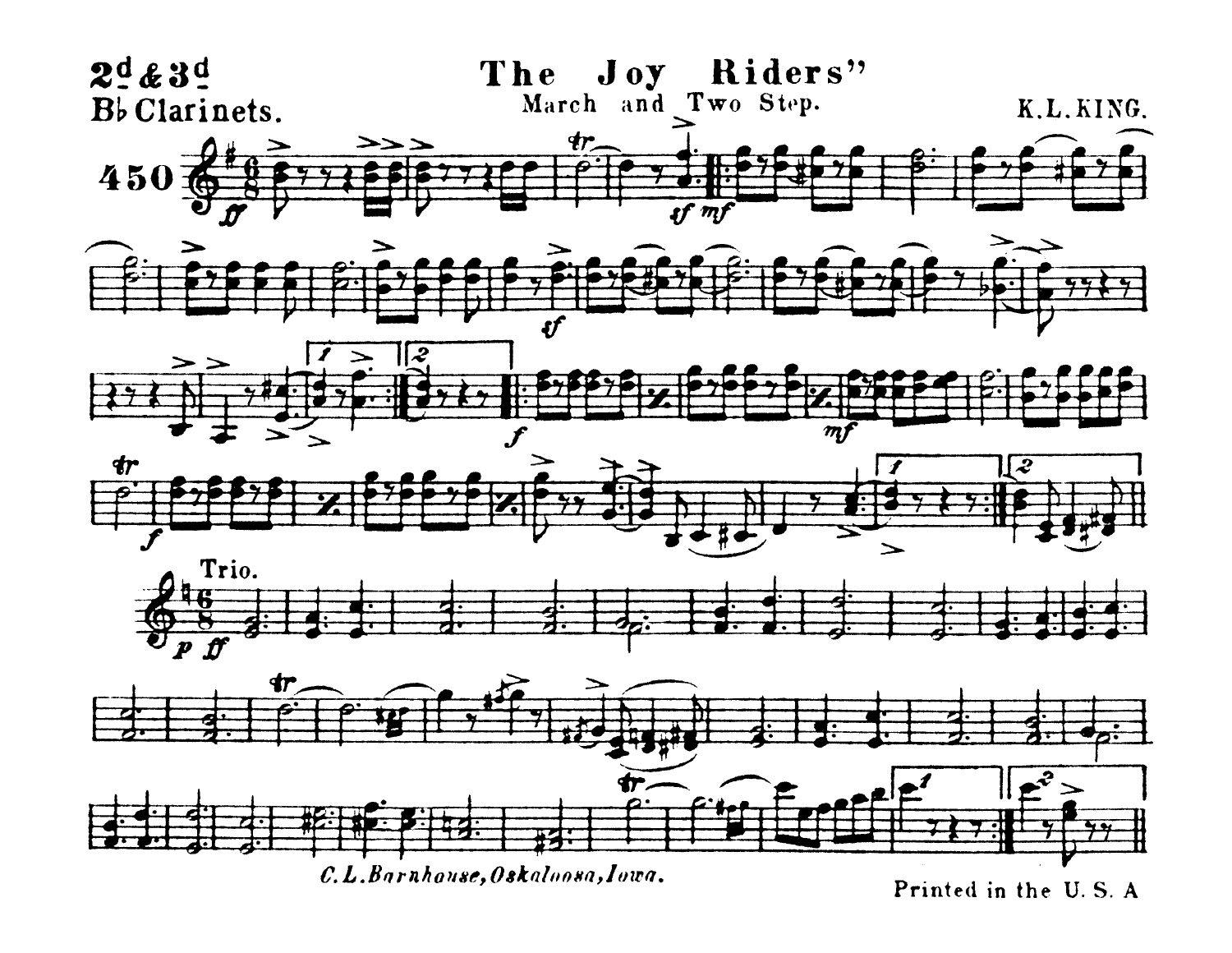

C.L. Barnhouse Inc., Oskaloosa, Iowa

Printed in the U.S.A.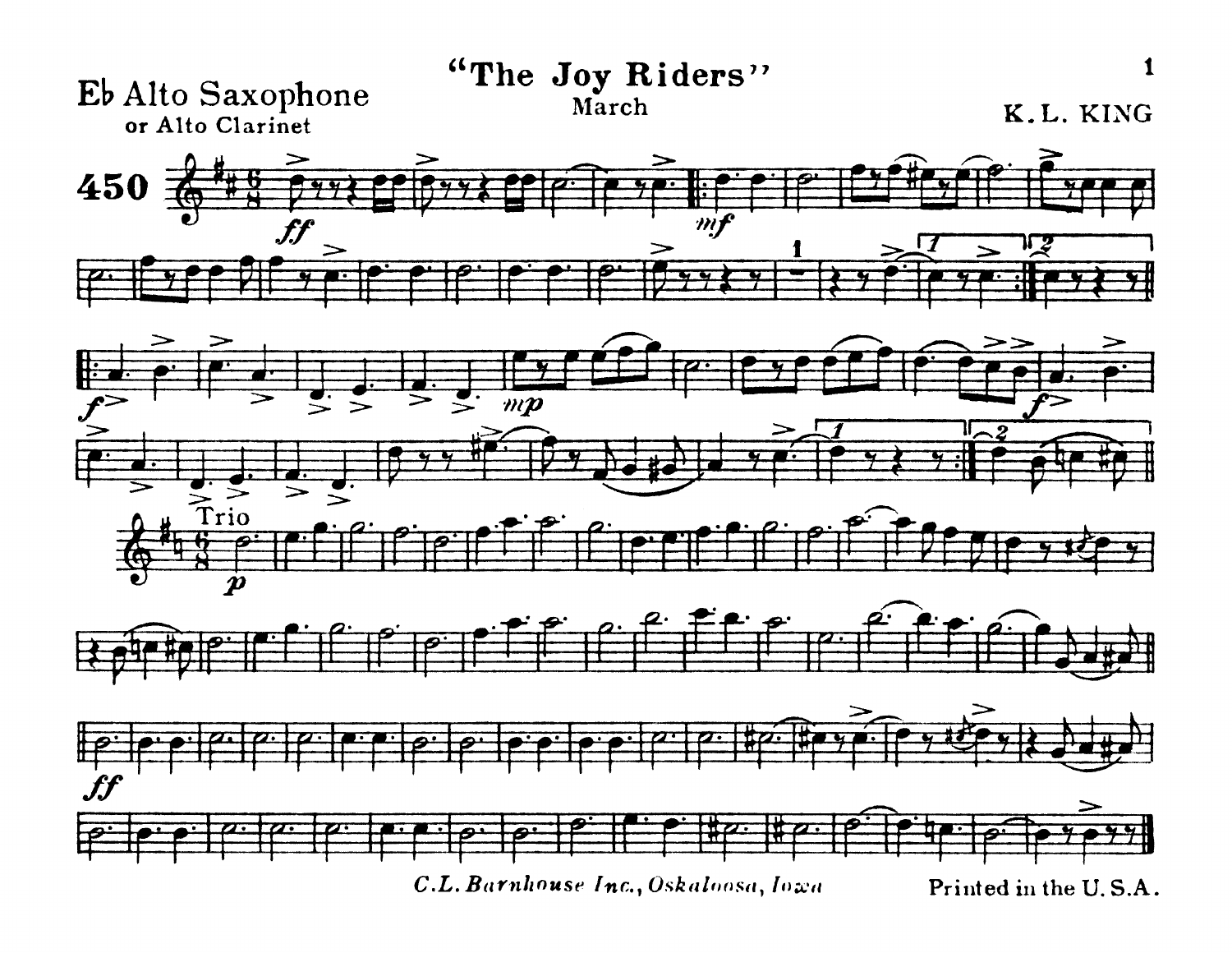

C.L. Barnhouse Inc., Oskaloosa, Iowa

Printed in the U.S.A.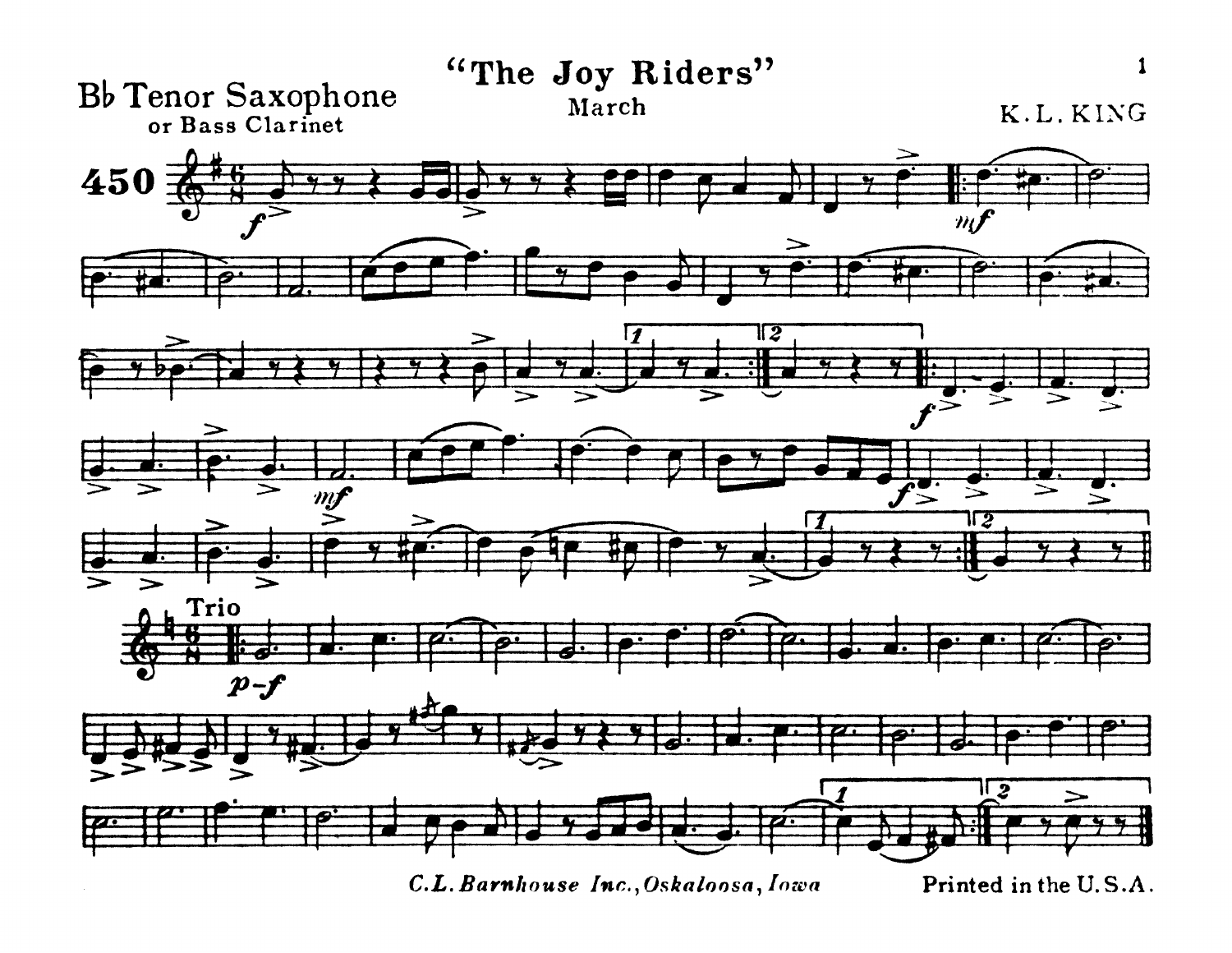

Printed in the U.S.A.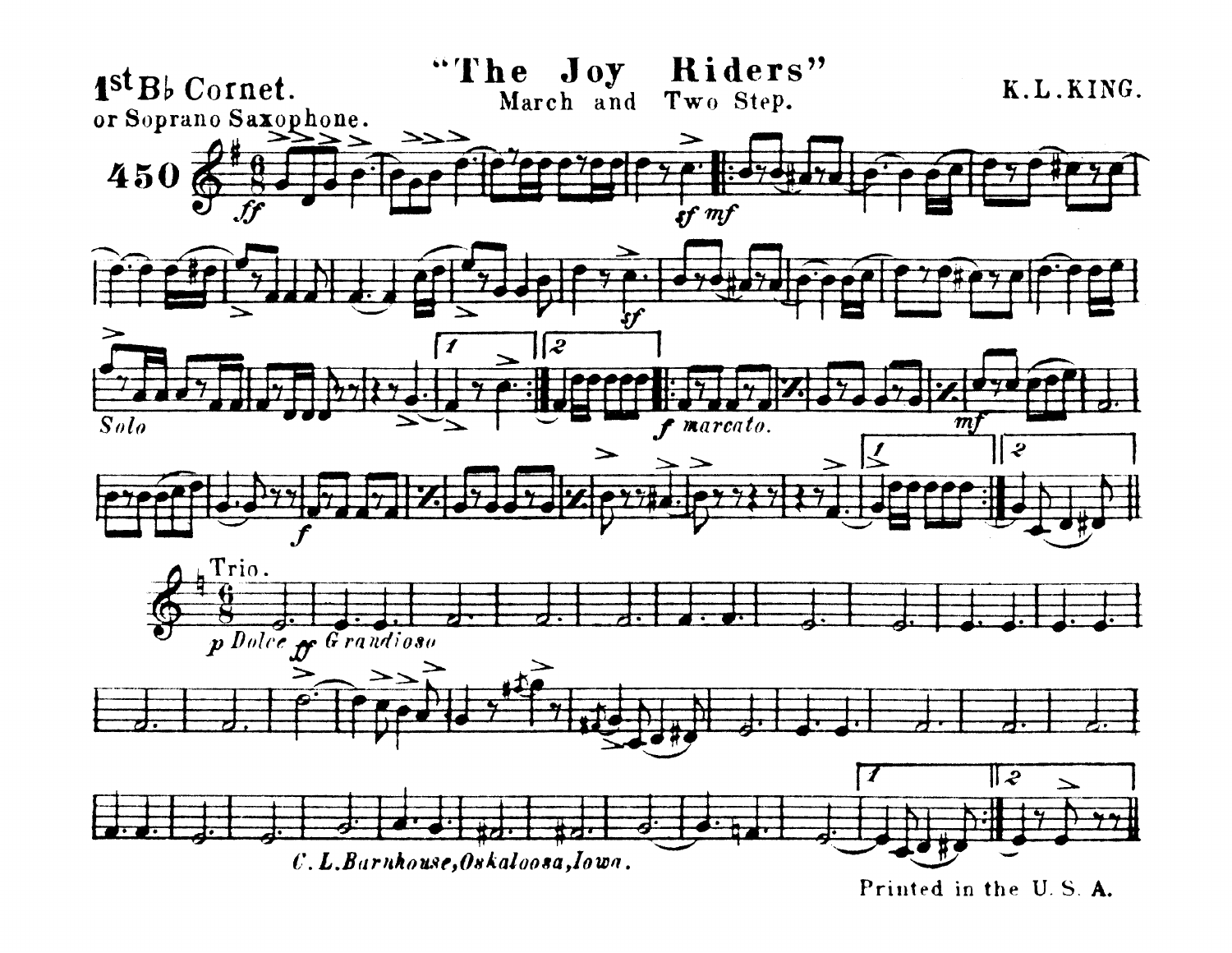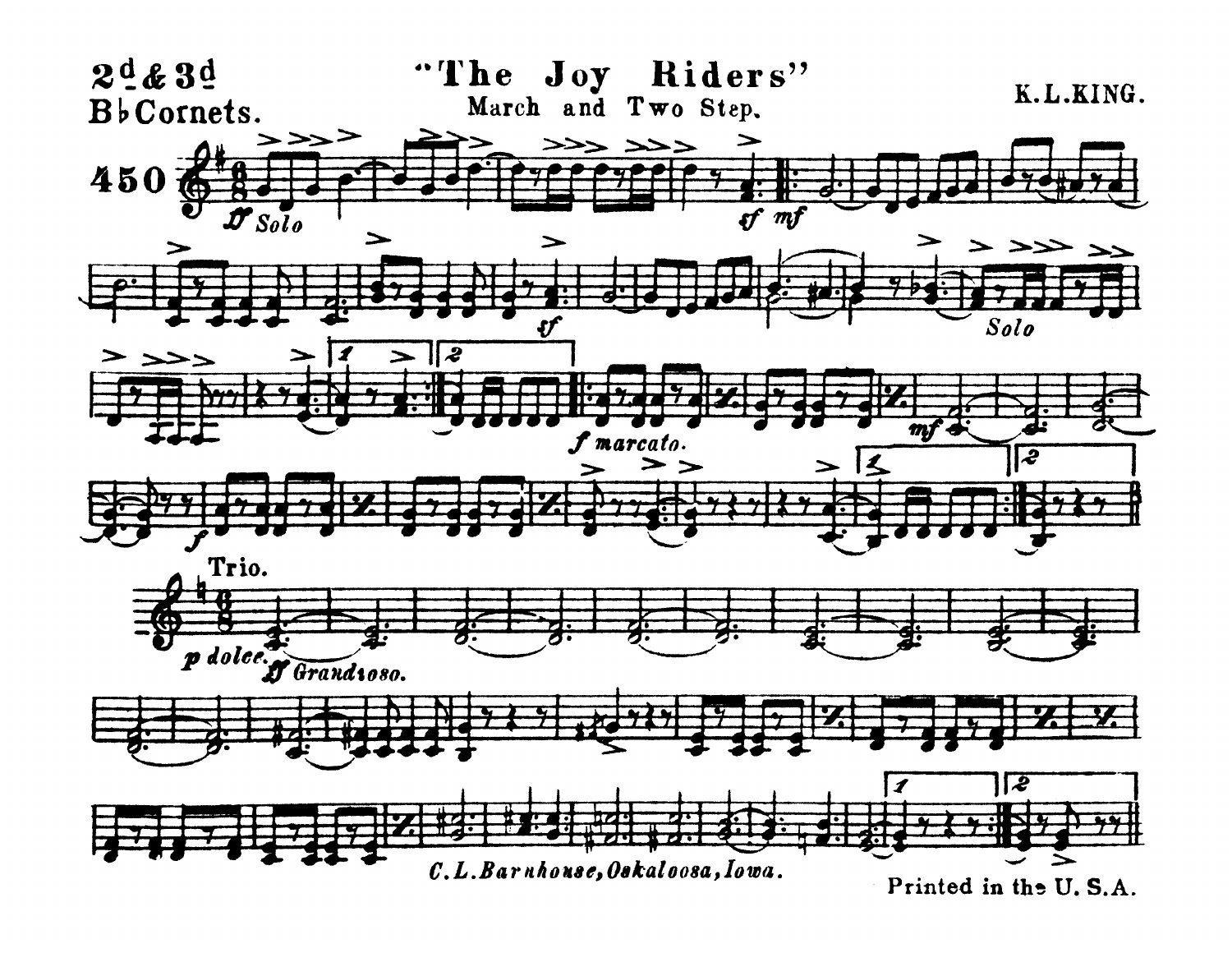

Printed in the U.S.A.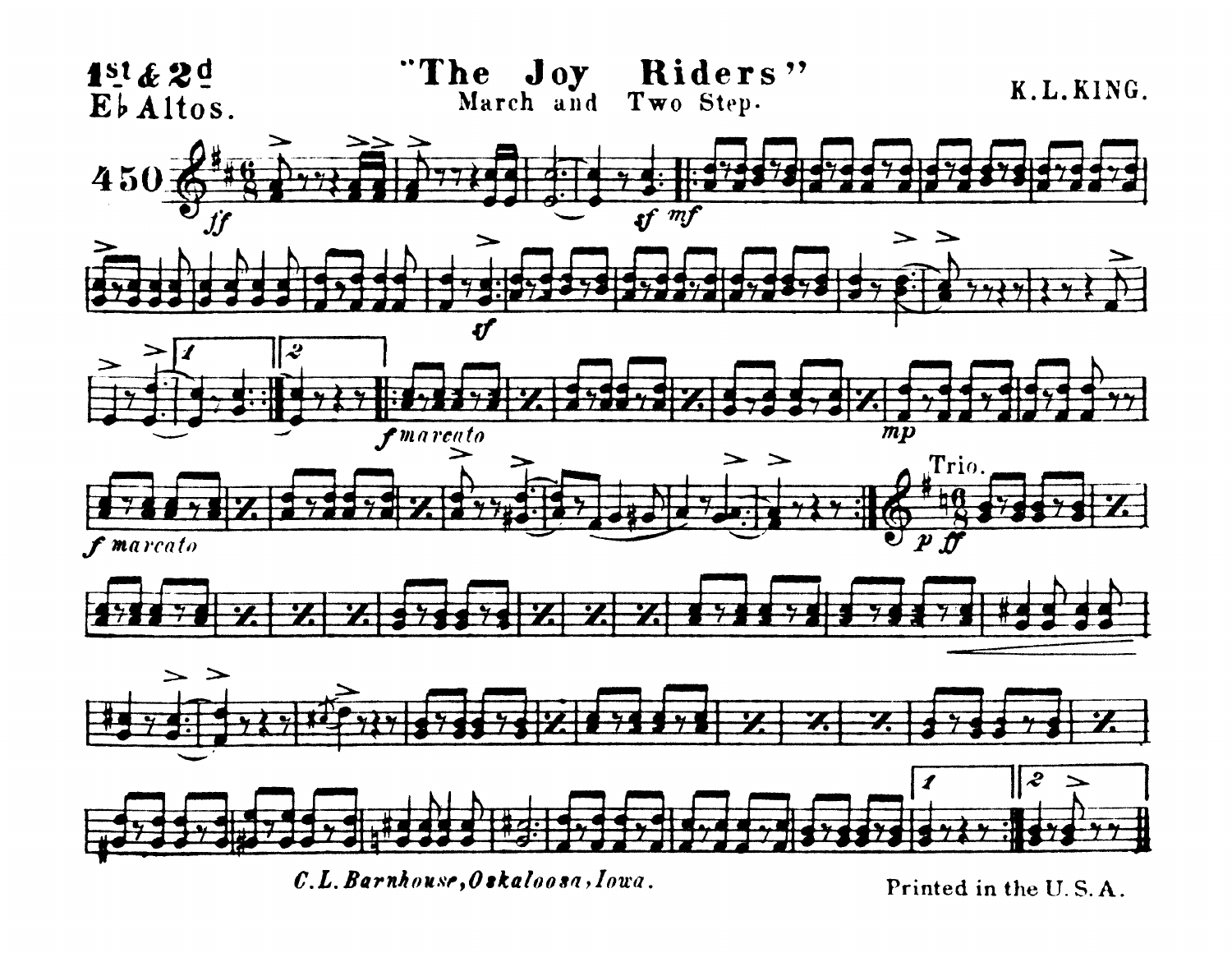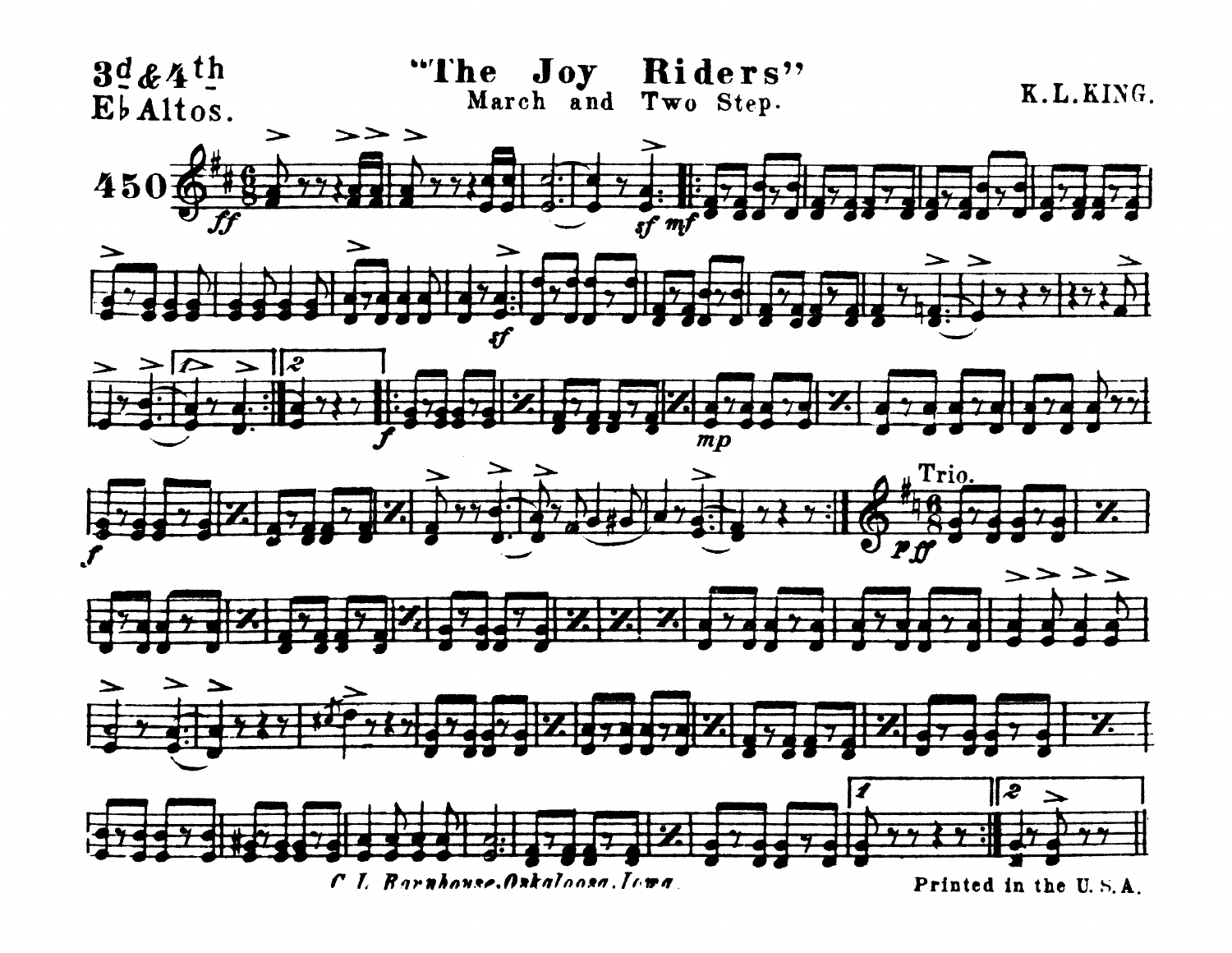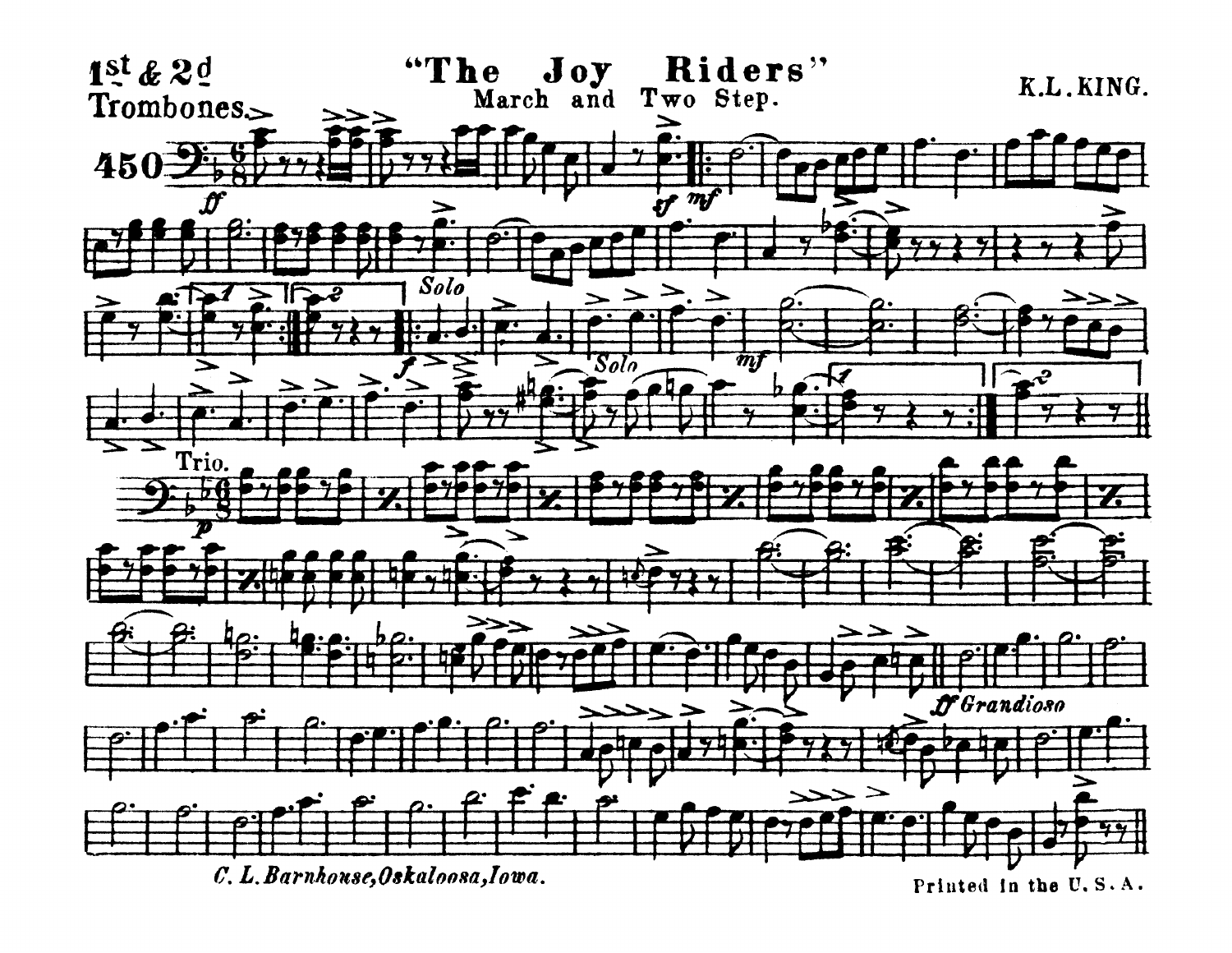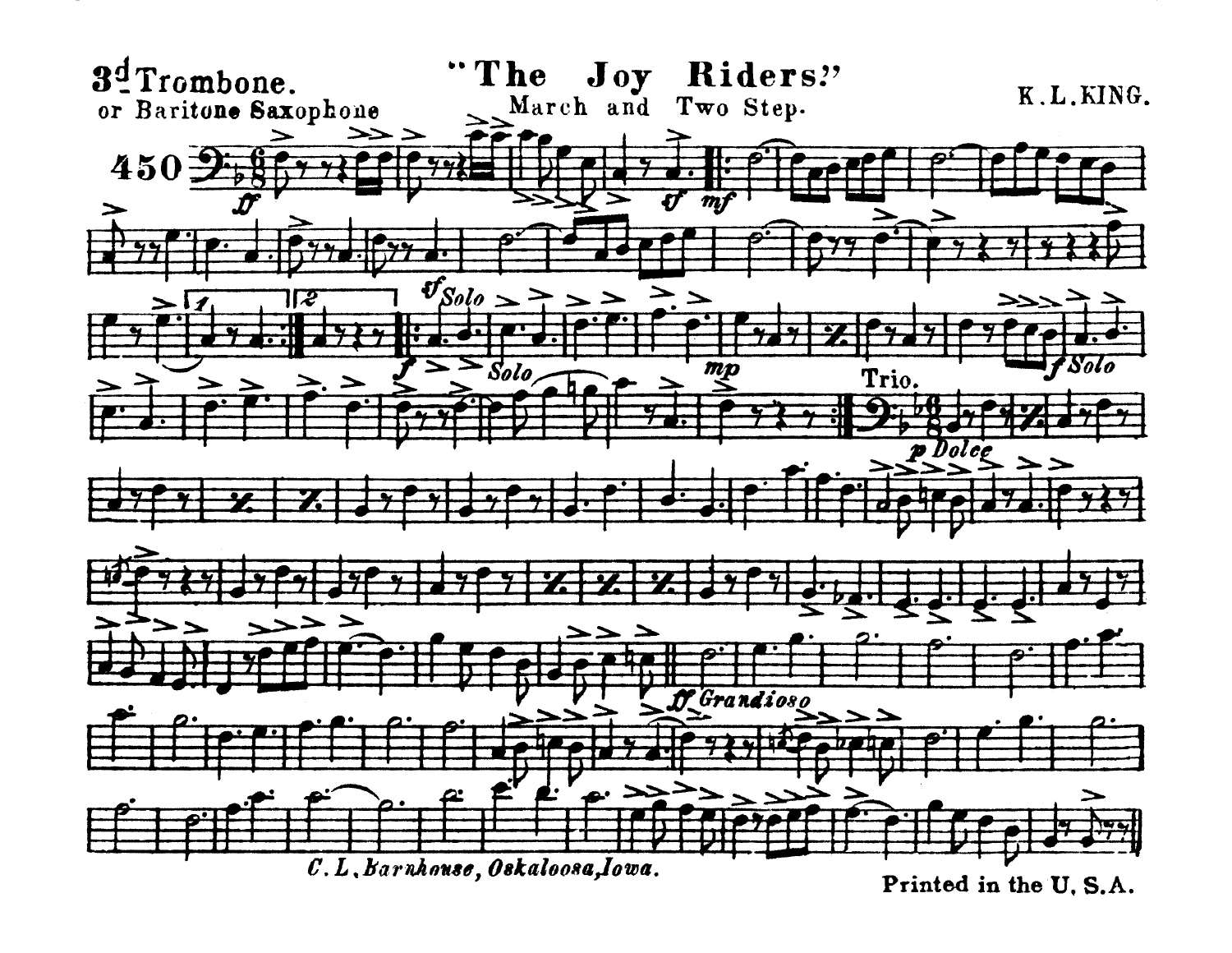

Printed in the U.S.A.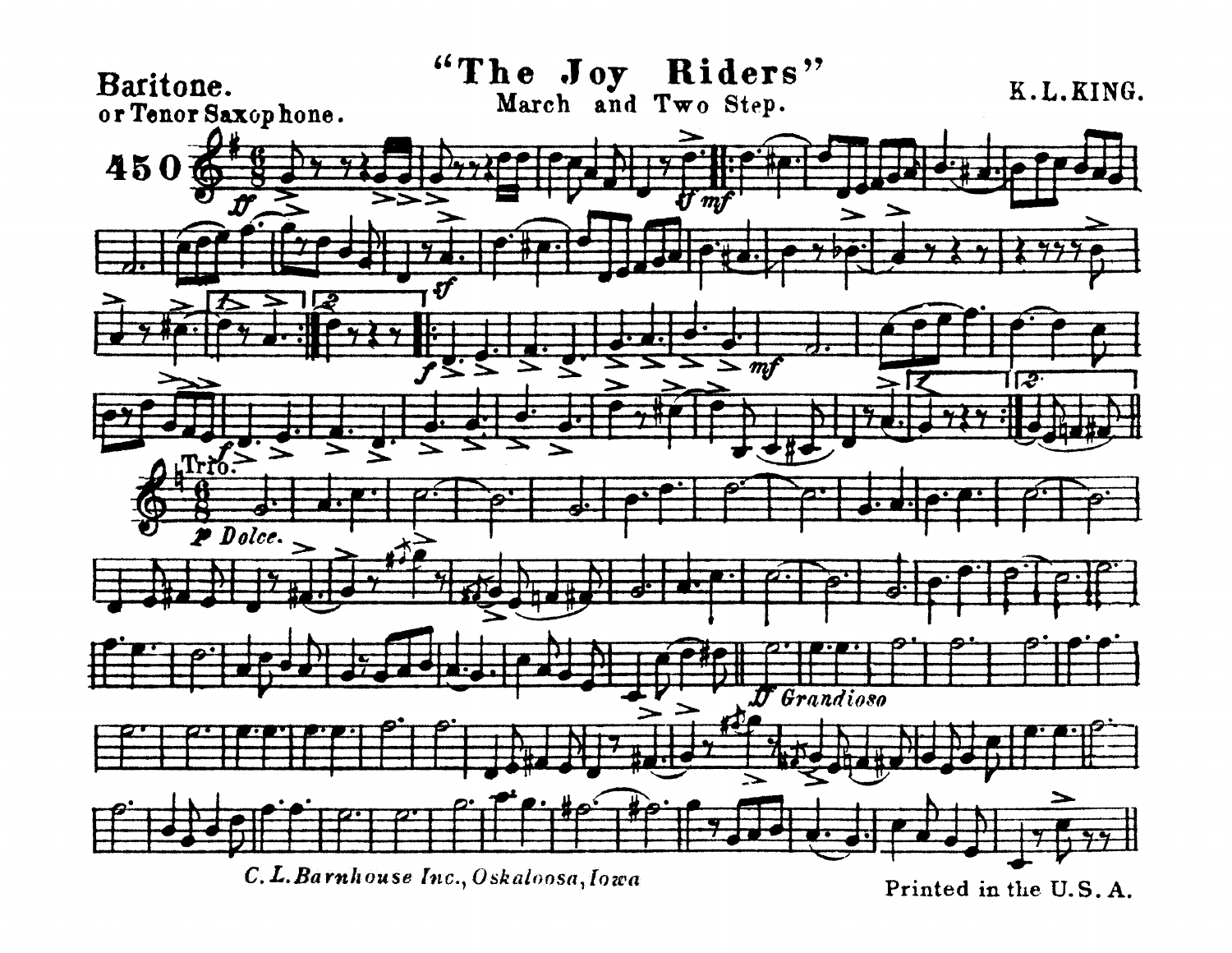